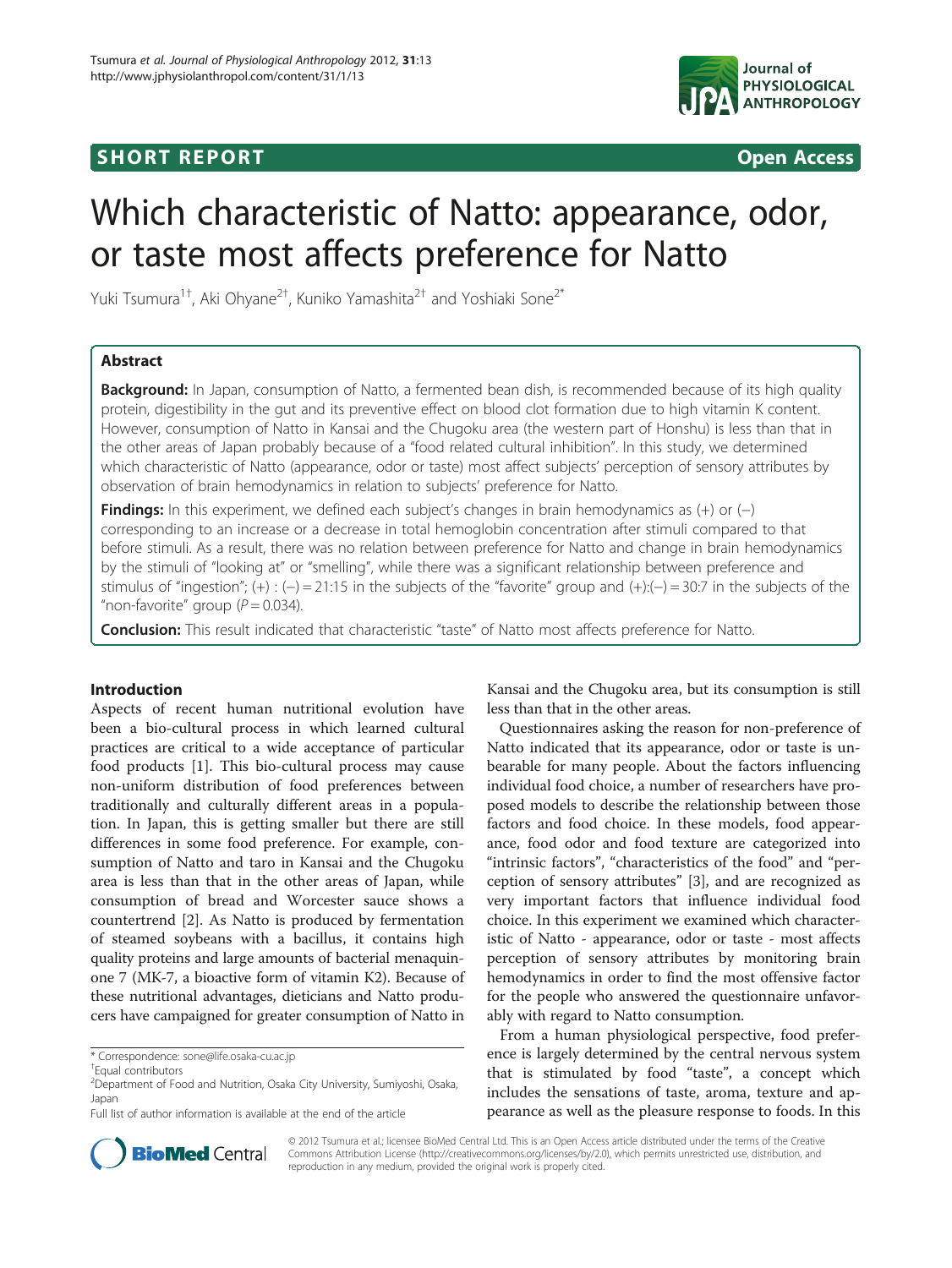research area, Pecina showed that sweet foods activate some specific brain pathways [\[4](#page-3-0)] and Levine discussed the relationship between hedonic aspects, neuroregulation and energy balance [[5\]](#page-3-0). Recently, neurobiological technique has been improved and applied to a neuroregulatory study of human hedonic response; for example, near-infrared spectroscopy (NIRS) is non-invasive and widely applied in the study of the physiological index of comfort or stressful mental states (for example, Tsunetugu and Miyazaki [\[6](#page-3-0)]). In this connection, Ogata reported that near-infrared spectroscopy (NIRS) can be useful for the analysis of mental states during mental focus tasks and that they found an increase in the amount of total hemoglobin in the frontal cortex during stressful tasks but a decrease during healing tasks [\[7](#page-3-0)].

In this paper, we applied NIRS to find the most offensive factor for the people who answered the questionnaire unfavorably with regard to Natto consumption by a comparison of hemodynamic changes between the Natto favorite subjects' group and the Natto non-favorite subjects' group.

# Subjects and methods

We asked 156 university students (aged 19 to 24, male 80, female 76) about Natto preference with a questionnaire as candidates for the experiment in advance. Among the 156 candidates for the experiment, we grouped 40 subjects into a "non-favorite" group (20 males and 20 females), who answered that "I dislike it very much" or "I dislike it" to the question "Do you like Natto?" We grouped 40 subjects into a "favorite" group (17 males and 23 females), who answered that "I like it very much" or "I like it" to the same question. The study protocol was presented to and approved by the Ethical Committee of the Faculty of Science of Living, Osaka City University, and each participant gave informed consent for this experiment.

The subjects were required to avoid eating strong smelling foods 24 hours before participation in the experiment, and to go to bed before 11 o'clock on the night of the day before the experiment day to get enough sleeping time for the morning examination. Figure 1 shows the protocol of the experiment. Every experiment was carried out in the morning, from 9:00 to 12:00. The

room temperature, humidity and lighting intensity were controlled and set at 25°C, 60% and 50 lx, respectively. Two hours before coming to the experiment room every subject at the same kind of cookie and beverage as a snack, which had been given to them by an examiner the day before participation in the experiment. Just after entering the room, subjects brushed their teeth with water to make their oral cavity clean enough for smelling and ingestion of Natto before hemodynamics recording. An examiner placed the housing of optodes (the housing holds optodes of emitting and detecting of near-infrared light and the distance of the two optodes was 4 cm) on the subject's left and right forehead, and then the subject was allowed to stay calm to become accustomed to the room atmosphere for about 10 minutes. Brain hemodynamics were monitored during three examination phases of 3 minutes with an interval of 12 minutes rest. The three examination phases were as follows: first in the "looking at phase", second in the "smelling phase" and lastly in the "ingestion phase". In the "looking at phase", the participant looked at a Natto sample in a small Styrofoam container tightly wrapped in Saran Wrap for two minutes after one minute's eye closure; in the "smelling phase", an examiner stirred the Natto sample with chopsticks 5 cm before the subject's nose and the subject smelled the Natto odor for two minutes (during this phase, the subjects kept their eyes closed); in the "ingestion phase" an examiner placed six grains of Natto and the subject kept them on his or her tongue for 10 seconds, rolled them in his or her mouth for 10 seconds, chewed the Natto grains for 10 seconds, then swallowed them (during this phase, the subject kept their eyes closed). Natto samples were purchased commercially and the same brand was selected throughout the experiments. We used Natto samples for the experiments at six days before the best-before date shown on the package label.

Brain hemodynamics were monitored by NIRO-200 near-infrared spectroscopy (Hamamatsu Photonics Co., Ltd., Tokyo, Japan). NIRO-200 continuously monitors and calculates changes in the  $oxy-([HbO<sub>2</sub>])$ , deoxy-([Hb]), and total hemoglobin ([tHb] levels. In this experiment, we sampled the levels of  $[HbO_2]$ ,  $[Hb]$  and  $[tHb]$ at a rate of one Hz and used the average of 20 datasets

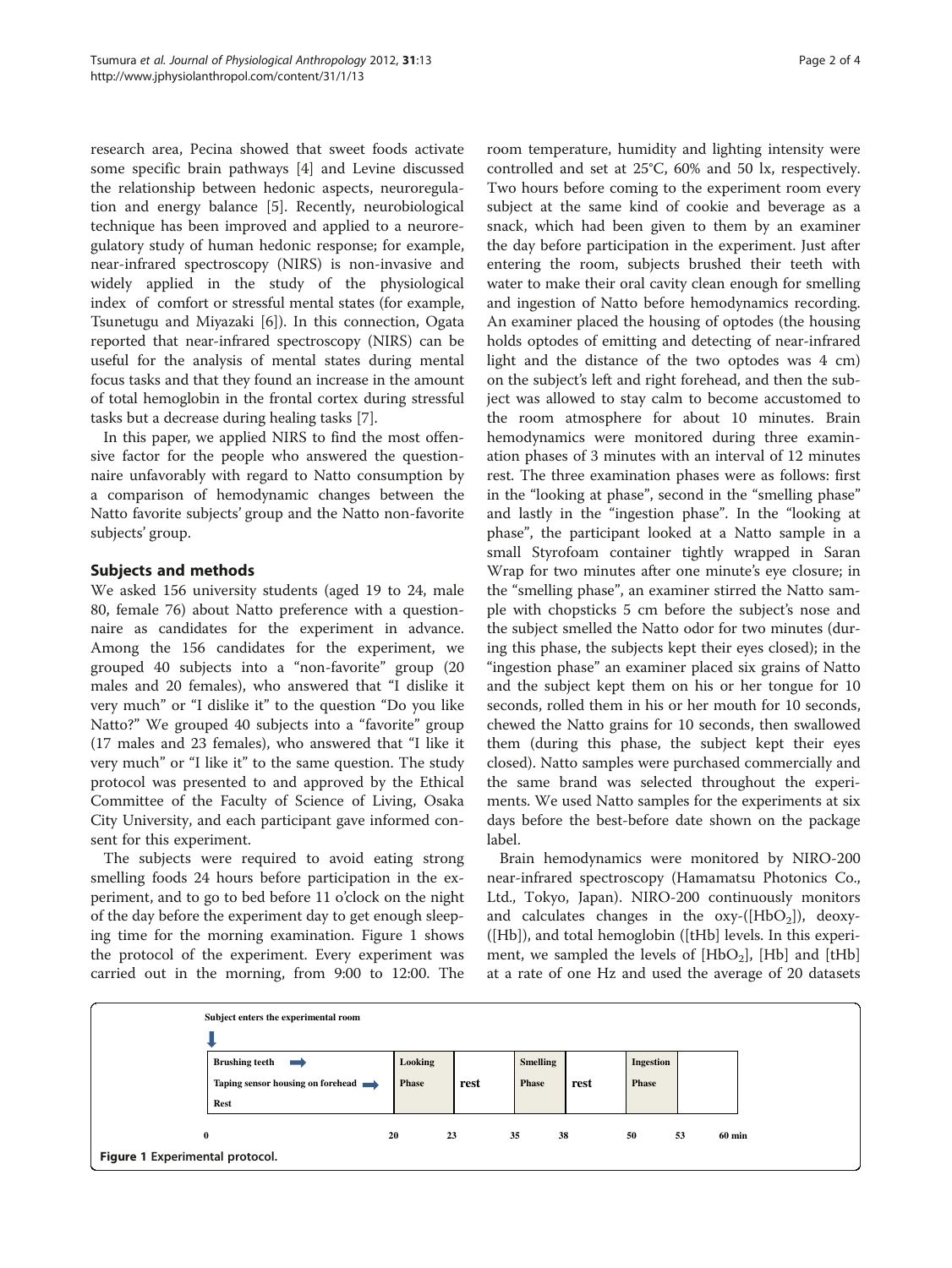(20 sec) as the level just before each stimulus; therefore, changes in  $[HbO<sub>2</sub>]$ ,  $[Hb]$  and  $[Hb]$  concentration are expressed in μM as a change from 0. We selected and analyzed changes in hemodynamics obtained from the left forehead, and we defined each subject's change in brain hemodynamics as  $(\Delta +)$  or  $(\Delta -)$  corresponding to an increase over 1 μM or decrease under  $-1$  μM in [tHb] for longer than 10 sec, respectively, during the 60 sec after stimuli.

Principles and details of hemodynamic monitoring by NIRS and NIRO-200 equipment were described in the manuscripts of Elwell [\[8\]](#page-3-0) and Shibuya [\[9](#page-3-0)], respectively.

Chi-squared test was used to compare the number of subjects who showed an increase in [tHb]  $(\Delta +)$  or a decrease in [tHb]  $(Δ - )$  after each stimulus between the "favorite" group and "non-favorite" group. A  $P < 0.05$  was considered to be statistically significant.

### Results

Among 40 subjects of each "favorite" and "non-favorite" group, we recorded and analyzed 36 (male: 14, female 22) and 37 (male: 17, female 20) hemodynamic data, respectively. Table 1 shows the comparison of the number of subjects who showed an increase in [tHb]  $(\Delta +)$  or a decrease in [tHb]  $(\Delta -)$  after each stimulus between the "favorite" group and "non-favorite" group. The Chisquare test showed that there was a significant association in the "ingestion" phase  $(P = 0.034)$ , while there was no significant association between food preference and change in hemodynamics in the "looking at"  $(P = 0.398)$ and "smelling" phase  $(P = 0.808)$ . In the "non-favorite" group, 81.1% (30 in 37) of subjects showed an increase in [tHb], while 58.3% of (21 in 36) subjects showed an increase in [tHb] in the "favorite" group during the "ingestion" phase. On the contrary, 18.9% (7 in 37) of subjects of the "non-favorite" group showed a decrease in [tHb], while 41.7% (15 in 36) of subjects of the "favorite" group showed a decrease in [tHb] during the "ingestion" phase.

#### **Discussion**

Our result indicated that in the "non-favorite" group, the ratio of the number of subjects who showed an increase in [tHb] compared to that of subjects who showed a

Table 1 Comparison of hemodynamic changes and P-value of Chi-squared test

|                 | looking phase |                           | smelling phase |              | ingestion phase |              |
|-----------------|---------------|---------------------------|----------------|--------------|-----------------|--------------|
|                 |               | $(\Delta +)$ $(\Delta -)$ | $(\Delta +)$   | $(\Delta -)$ | $(\Delta +)$    | $(\Delta -)$ |
| favorite        | 30            |                           | -23            | -13          | -21             | 15           |
| non-favorite 27 |               | 10                        | -25            | -12          | RΩ              |              |
|                 | $P = 0.398$   |                           | $P = 0.808$    |              | $P = 0.034$     |              |

(Δ +): increase in total haemoglobin concentration after stimuli.

(Δ −): decrease in total haemoglobin concentration after stimuli.

decrease in [tHb] was significantly different from the ratio in the "favorite" group during the "ingestion" phase. Concerning the relationship between hemodynamics change measured by NIRS and human "stressful" or "comfortable" stimuli, Ogata reported that the amount of total hemoglobin in the frontal cortex increased during stressful tasks [[7](#page-3-0)] and Miyazaki et al. described that the amount of total hemoglobin decreased by "comfortable" stimuli [\[10](#page-3-0)]. Based on these observations in hemodymamic changes reported by Ogata and Miyazaki, we can speculate that the ingestion of Natto produced a "stressed" feeling more frequently in the subjects involved in the "non-favorite" group than in the subjects involved in the "favorite" group; on the contrary, the ingestion of Natto produced a "comfortable" feeling more frequently in the subjects involved in the "favorite" group than in the subjects involved in the "non-favorite" group. It is very interesting that there was no significant association between change in hemodynamic and food preference during the "smelling" phase in spite of the following results obtained by the questionnaire. In the questionnaire we asked the students "which characteristic of Natto do you feel uncomfortable with? Taste, odor, texture or appearance?" (multiple answers were allowed) when we recruited the participants previous to the experiment. Among the answers from 50 participants of the "non-favorite" group, they answered that the most uncomfortable characteristic was "odor", the second was "taste", the third was "appearance", and the fourth was "texture" (43, 33, 22, 20, number of the answer, respectively). The result of the questionnaire indicated that the most un-comfortable characteristic of Natto was "odor" subjectively, but the present experiment indicated that the subjects *objectively* (physiologically) showed the most stressed feeling (possibly uncomfortable feeling) when they took Natto grains in their mouth. If the subjects of the "non-favorite" group felt the most stressed feeling due to its "odor" as answers to the questionnaire indicated, most subjects should have shown an increase in [tHb] during the "smelling" phase (but no significant association between change in hemodynamic and food preference) . These facts suggested that the "odor" sensed by food smelling was different from the "odor" sensed by food ingestion as represented by the two English words "aroma" and "flavor", respectively, that have a distinctly different meaning (the former means "a strong smell", the later "the particular taste of a food"). In addition, Ganong described that in human visceral senses it is difficult to distinguish the taste of food from the smell of food because they are associated closely physiologically and the flavors of various foods are in large part a combination of their taste and smell [[11\]](#page-3-0). In this connection, present "physiological" results indicated that we should consider one more factor of the taste, the characteristic